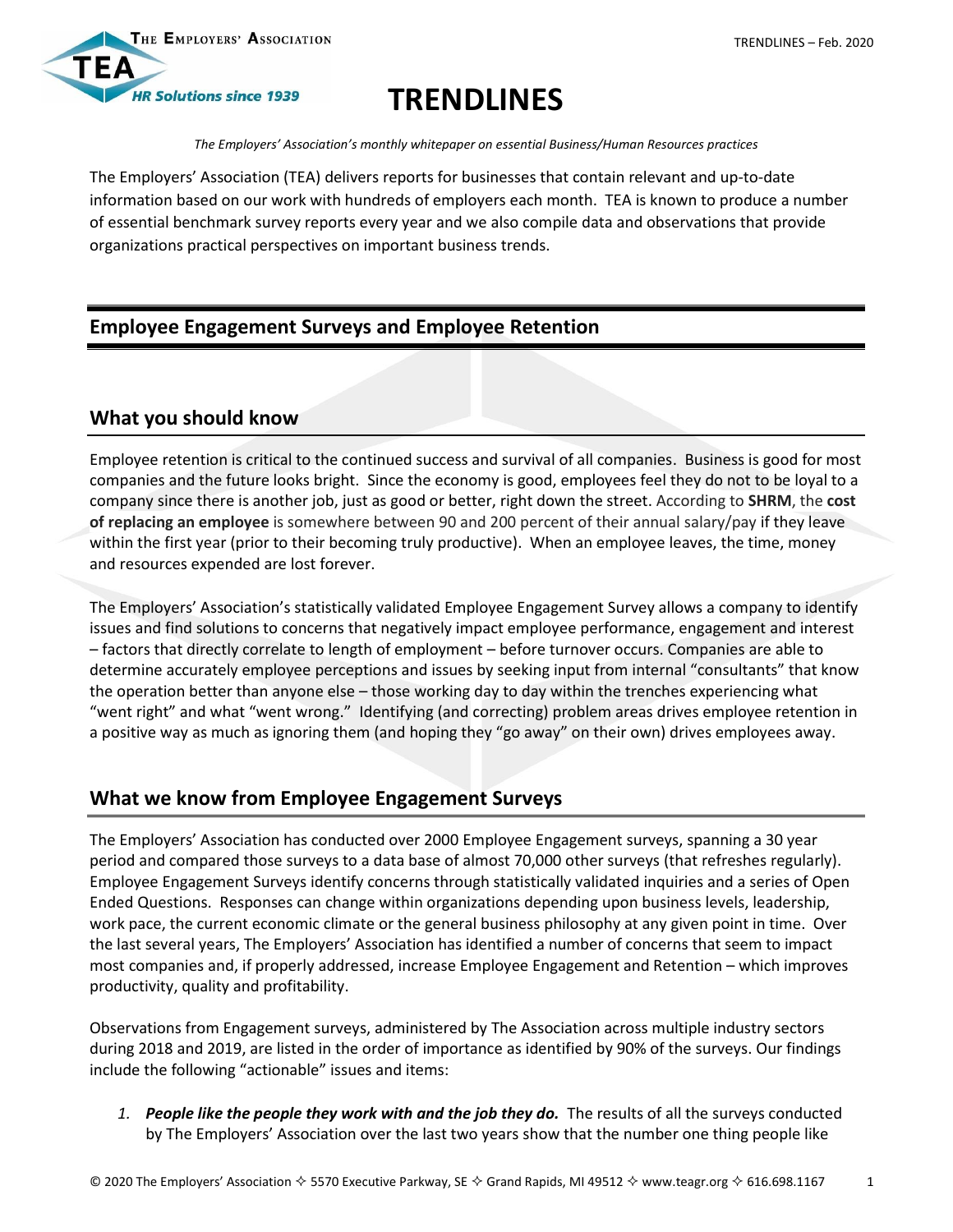about where they work is their co-workers and team members. Given the opportunity, people will gravitate to working as a team because of the people on that team. An environment of mutual respect and teamwork enhances working conditions, improves performance helps to ensure employee engagement.

- 2. *Appropriate Pay for Performance is the number one concern of employees.* Based on the national norms from over 70,000 surveys, pay is ranked the lowest of all of the ten critical criteria. A pay increase or a discretionary bonus – no matter how large – is not a long term motivator. People want to know that they are being equitably paid (internally) for the work ethic, effort and expertise they bring to their job. If they are an exceptional performer, they want to be recognized for that through the pay they receive compared to others within the organization. A pay range based on "market rates" of other similar companies or other industries is important (competitiveness must be considered) but not as important as the tangible recognition for an outstanding job done well and the "difference" that good performance provides.
- *3. Communication between departments and from Senior Leadership is critical.*Employees want Senior Leadership to provide information about the status and future of the company on a regular and consistent basis. Leadership should provide information about finances, changes within the business, good news (as well as potentially bad news) and personal information to help build relationships. Communication between departments ensures that employees see cross functional cooperation, a team effort and uniform directions from all supervisors. Multiple year surveys from the same companies show that as issues with communication go down (i.e. better communication) engagement goes up. Effective Communications Training (provided by TEA) often helps to resolve these issues.
- *4. Insufficient (or inappropriate) Recognition is a negative motivator.* Employees want more recognition and feedback and find the lack of it to be demotivating. A basic human need is to be validated as a person. Employees want and need to be reassured they are doing a good job. They need to feel that they contribute – that their job is important to the company and they are meeting or exceeding all expectations. Recognizing an employee on a regular basis supports them by acknowledging what they are doing right and helping them to improve by identifying areas that might need further development. Sincere and consistent validation improves productivity, reduces employee concerns and contributes to a positive and encouraging corporate culture.
- *5. Unequal Treatment and Favoritism is detrimental to morale, performance and engagement.* Employees perceiving unequal treatment and favoritism by leadership often translates to a feeling that management (and therefore the company) does not care about them or the job they are doing. It establishes the thought process that encouragement (or criticism) is based on favoritism and that promotions and raises are based more on who you know than on performance or ability. Correcting unequal treatment demonstrates an organization's intent to attract and retain an exceptional workforce that encourages individual contributions and tangibly establishes its desire to operate within a culture of inclusion.

#### **What it means**

All companies – no matter the industry, product or service they provide – tend to experience many of the same problems. In this employee-centric economy, issues not identified and addressed will lead to the loss of good people. Losing resources is a detriment of the rest of the employees and the company and changing jobs can be disruptive and stressful for the employee who feels a move is necessary. While the outward perception may be an easy willingness to change jobs, we find that most employees want a career and will remain with an employer that provides opportunities for growth, recognition and an internally equitable/externally competitive total compensation structure. Given the chance, employees would rather stay with a known entity than venture into the unknown. Retaining great employees is a complex task within a shifting landscape. Employee Engagement Surveys have the ability to identify specific issues and solutions that can reduce employee turnover.